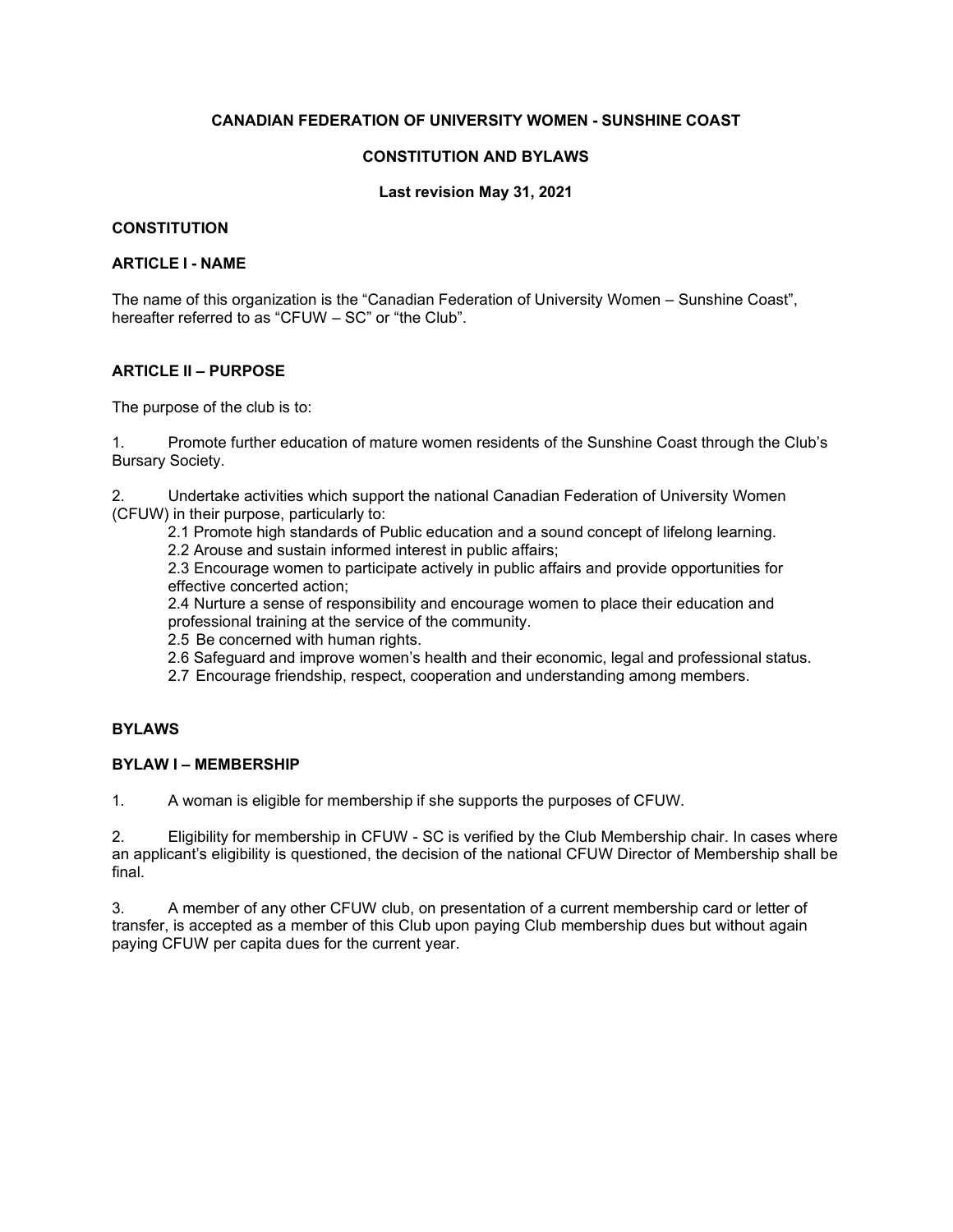4. A Dual Member holds membership in more than one CFUW Club. She pays CFUW National per capita dues and BC Council dues to only one CFUW club. She may cast votes on national matters only in the CFUW Club where she pays her CFUW per capita dues. Otherwise, dual members have all the rights and privileges of other members.

5. A student member is a woman resident in Canada who is enrolled in post secondary education. She is entitled to all the privileges and responsibilities of CFUW.

6. Honourary membership may be bestowed on a non-member who has made a significant contribution to CFUW – SC. An honourary member cannot hold office nor have voting privileges. Honourary membership is not transferable to another club and no dues are paid.

# **BYLAW II – FINANCES**

1. The Board of Directors appoints as signing officers two Board members in addition to the treasurer, of which any two must sign cheques and official documents.

2. Each member pays annual Club dues. The fee for dual members, whose primary club is elsewhere, will be the difference between the Sunshine Coast Club fee and the combined fees owed to CFUW National and the BC Council.

3. Annual Club dues are set at the annual AGM, and include dues assessed by national CFUW and BC Council.

4. The Club collects and forwards to the national CFUW Treasurer annual CFUW per capita dues for the number of Club members in good standing during the Club's previous fiscal year. Each student member pays 50% of national CFUW per capita dues.

5. The Club collects and forwards to the CFUW BC Council Treasurer per capita dues for the number of members published in the CFUW AGM financial record for the previous year.

6. Money to be used for bursaries is acquired through a variety of fundraising activities.

7. An external financial review will be conducted annually.

## **BYLAW III – FISCAL YEAR**

The fiscal year of the Club is from July 1 to June 30.

## **BYLAW IV – BOARD OF DIRECTORS**

#### 1. Composition

The Board of Directors (Board) consists of the President, Vice-President, Secretary, Treasurer, and the chairs of Membership, Program, Communications, Social Committees, Fundraising and the Bursary Society. The Past President is an ex-officio member.

2. Shared Positions

Any Board of Directors position may be shared. Shared positions are entitled to exercise one vote.

#### 3. Term of Office

Members of the Board of Directors are elected by the Club at the AGM. Directors serve for one year, beginning July 1, except the treasurer, who serves from August 1 to July 31. Members of the Board may hold the same position for two consecutive years. If a candidate is unavailable for a specific position and the incumbent is willing to remain in that position, the incoming Board may appoint the incumbent to the position for one additional year.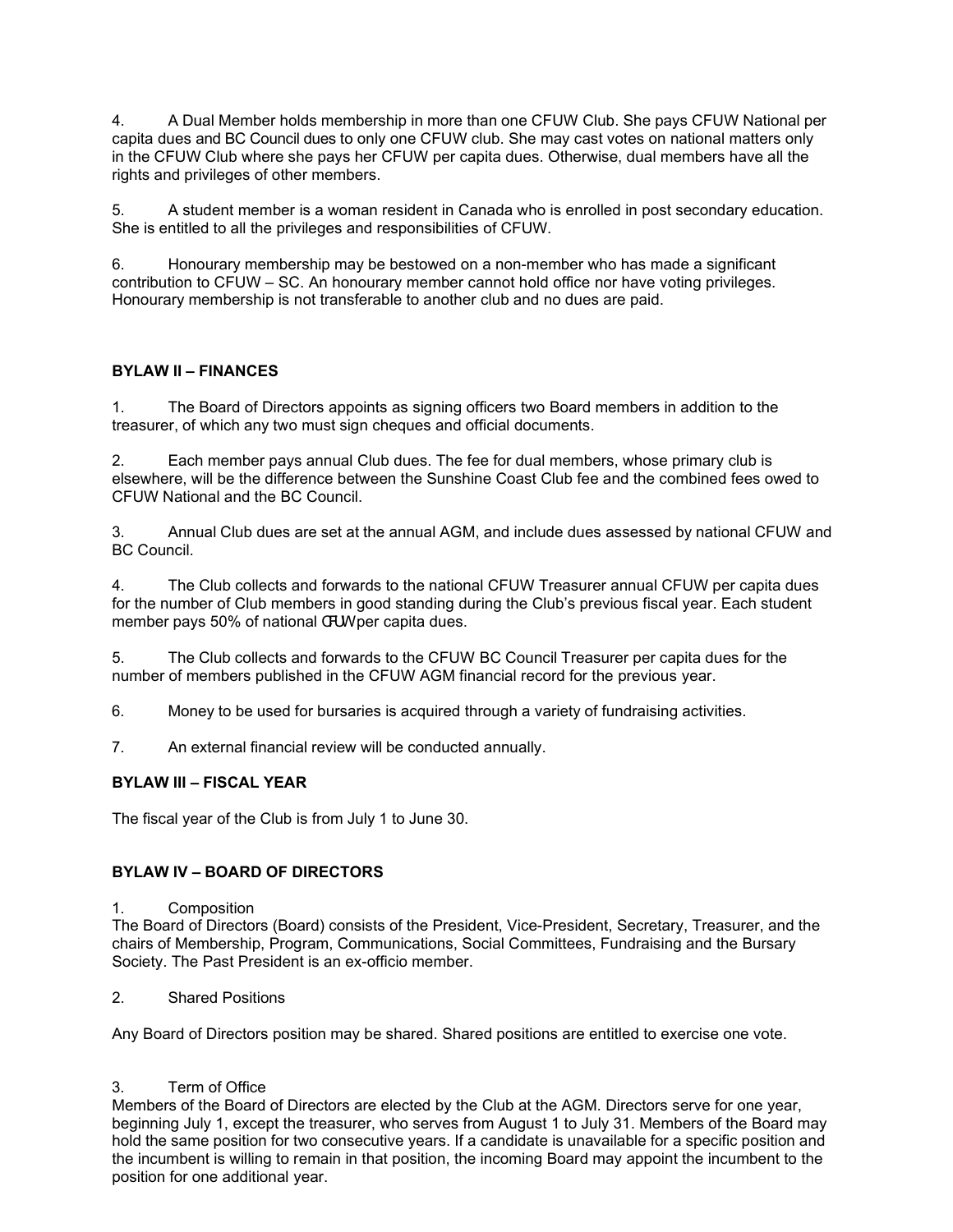### 4. Vacancies

If an office becomes vacant during the year, the Board appoints an interim replacement as soon as practicable, to be approved at the general meeting immediately following the appointment.

## 5. Board Meetings

The Board meets prior to general meetings, and at other times as necessary, at the call of the Chair. A majority of Board members constitutes a quorum.

#### 6. Responsibilities

The Board of Directors directs the activities of the Club, subject to the policies approved by the general membership. In an emergency, the Board is empowered to act on behalf of the Club, such action to be ratified at the next general meeting. Each director performs the responsibilities pertaining to her position outlined in the job description as posted on the website.

## **BYLAW V – STANDING COMMITTEES**

1. The Standing Committees of the Club are: Communications, Finance, Membership, Program, Fundraising and Social.

2. The chairs of Communications, Fundraising, Membership, Program, and Social are elected at the AGM. The chair of Finance is the Treasurer.

3. Chairs of Standing Committees report annually in writing at the AGM.

## **BYLAW VI – SPECIAL COMMITTEES**

1. Special committees, such as the Nominating Committee, Constitution and Bylaws Committee, Issues and Actions Committee, and Resolutions Committee are established by the Board of Directors for a specific, time-limited task. The chair of Resolutions is appointed by the President.

2. The Board determines the terms of reference of special committees, except the Nominating Committee.

3. On completion of the work, the special committee provides a written report to the Board.

## **BYLAW VII – INTEREST GROUPS**

1. On approval by the Board, an Interest Group is established by members interested in organizing a group with a specific social or cultural interest. The group is comprised of those members who wish to pursue the interest.

2. Each member of an Interest Group is a current member of the Club.

3. An Interest Group may, as one of its purposes, donate funds to the Bursary Society.

4. A leader or contact person, decided by each group, acts as liaison with the Board and reports annually in writing to the AGM.

#### **BYLAW VIII – MEETINGS**